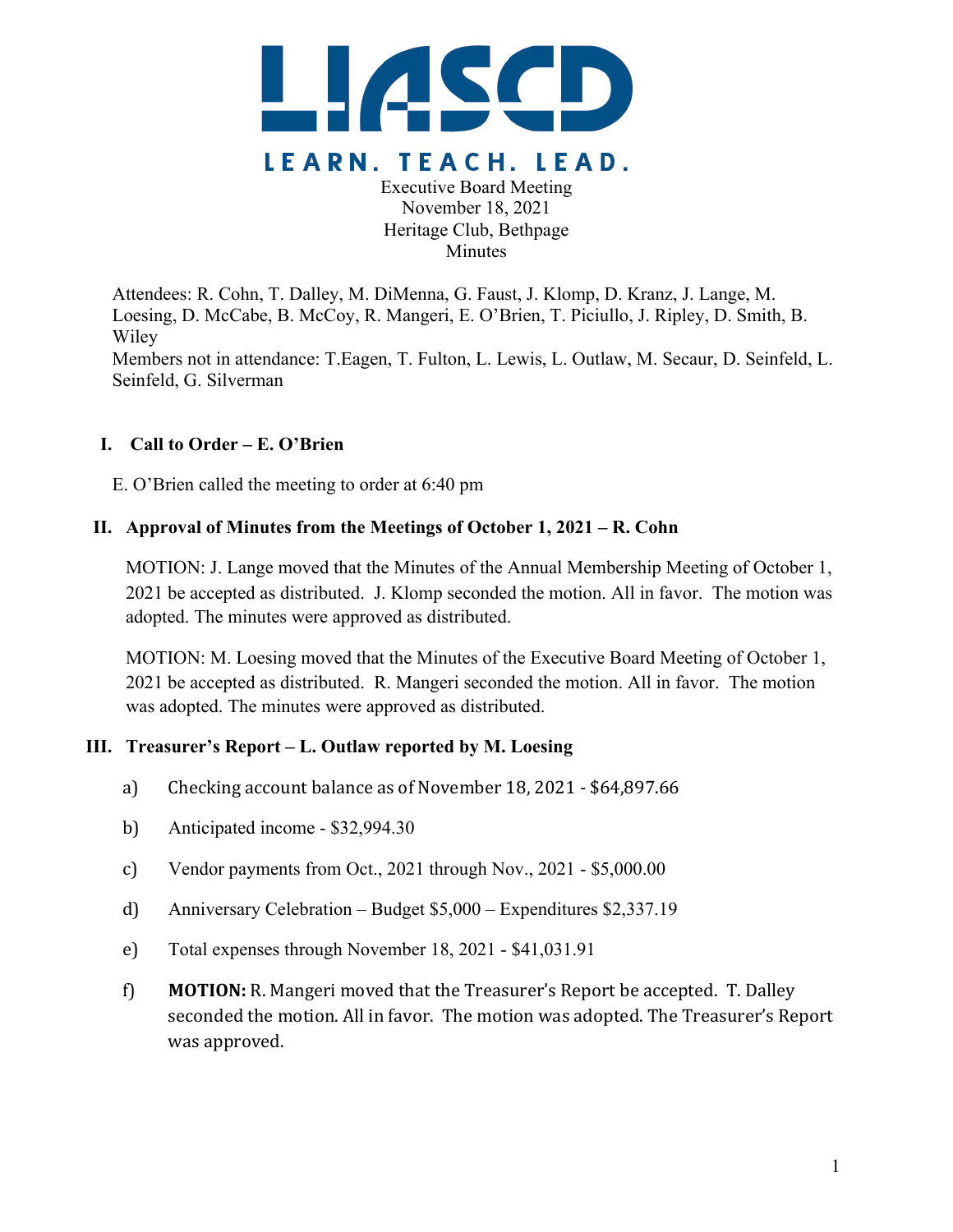### **IV. Fall 2021 Networking Recap and Discussion – R. Mangeri**

- a) November 18, 2021 4:30 pm 6:00 pm
- b) Topic: *Culturally Responsive Teaching – Creating A Sense of Belonging For All Students*
- c) 90 registered, 60 present
- d) Thank you to B. Wiley and M. DiMenna for the technology
- e) Sound system discussion regarding need and possible purchase
- f) Venue review/new location option for future Networking event Conference Committee to explore including R. Mangeri, G. Faust and B. Wiley

#### **V. Scholarship Committee Update – J. Lange**

- a)  $2021-2022-6$  scholarships at \$500 each and 2 scholarships at \$1,000 each
- b) Criteria
	- A. 2022 high school graduate
	- B.  $>84\%$  or 3.0 GPA
	- C. Concrete plans to attend college Fall 2022
	- D. Demonstrated ability to overcome adversity resilience
	- E. Essay indicating why LIASCD should select student as the winner of the \$1000 scholarship
	- F. Letter of endorsement (reference) from high school administrator or teacher
	- G. Sign-off by student's guidance counselor
	- H. Submission of application by guidance counselor to Roseann via email and Roseann will print hard copies for the Scholarship Committee
	- I. Closing date January 14, 2022
	- J. Application will go on LIASCD website November 19, 2021

K. MOTION: J. Klomp moved that the Scholarship Committee's report be accepted. T. Piciullo seconded the motion. All in favor. The motion was adopted. The Scholarship Committee's Report was accepted.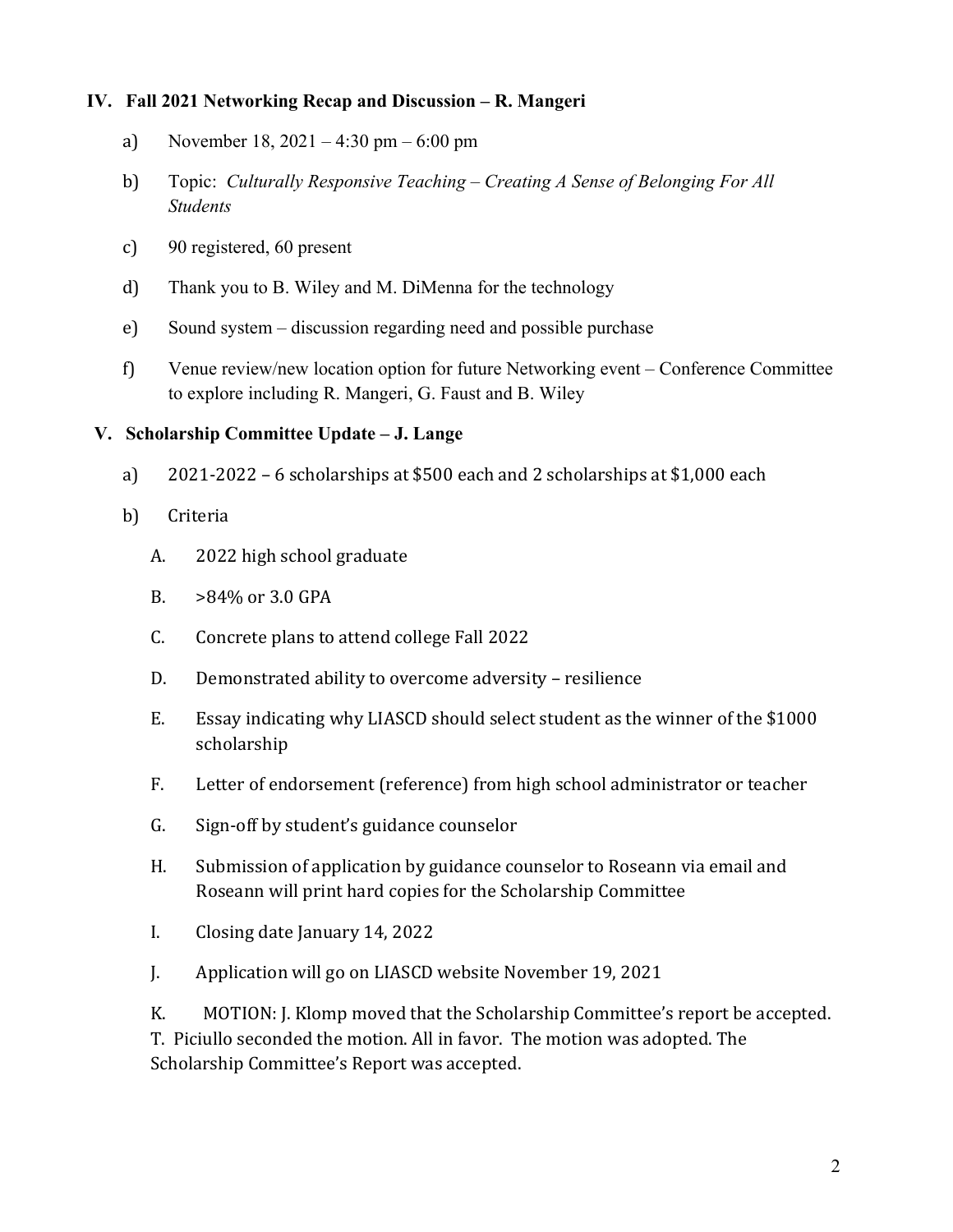### **VI. Spring Conference 2022 Discussion – R. Mangeri**

- a) March 4, 2022
- b) Title: *Charting A New Course: Next Generation and Innovation*

MOTION: J. Lange moved to accept the Conference Committee's proposed title. J. Klomp seconded the motion. All in favor. The motion was adopted. The Conference Committee's proposed title was accepted.

- c) Update from the NYSED officials have not responded to request
- d) Breakout sessions prior to and after lunch related to 5-6 topics
- e) Request for Presentation Proposals to be disseminated
- f) Vendors will be invited

#### **VII. Spring Networking 2022 Update – R. Mangeri**

- a) May 5, 2022 Heritage Club contract has not been signed as yet Conference Committee to consider another location
- b) Composition of the Conference Planning Committee can include 7 Board Members. Other Board members can be invited to assist as guests
- c) Slides for introduction to include one slide with "thank you" to non-Board Members on the Conference Planning Committee

# **VIII. Spring 2023 Conference – March 3 - Discussion – E. O'Brien**

- a) Speaker suggestions:
	- A. Dominique Smith (E. O'Brien)
	- B. Lee Ann Jung (J. Ripley)
	- C. Frank Kros (B. McCoy)
- b) Next steps
	- A. E. O'Brien to verify information on Dominique Smith and availability

#### **IX. Summer Retreat Discussion – E. O'Brien**

- a) Danfords Port Jefferson
- b) July 20, 2022